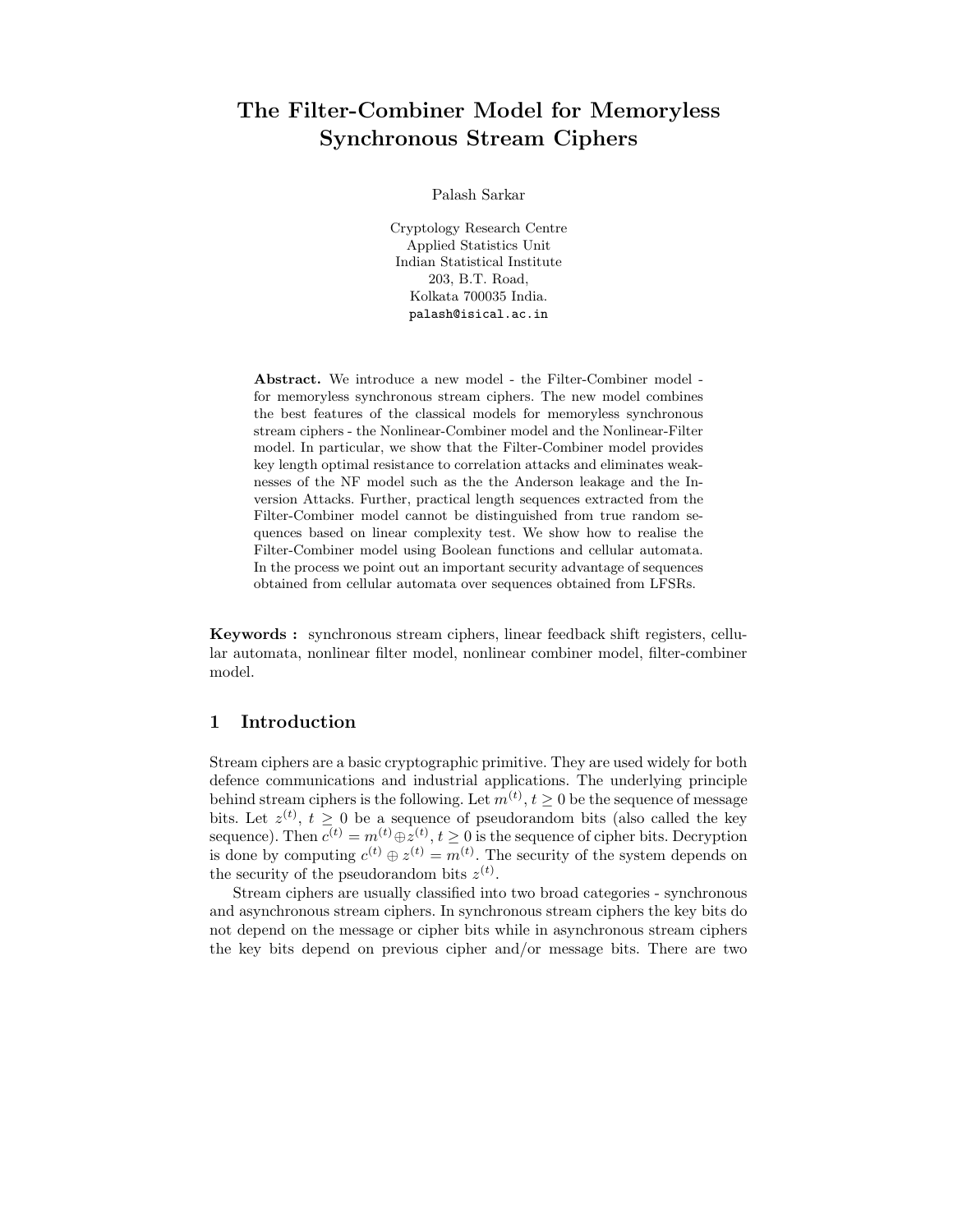classical models of memoryless synchoronous stream ciphers - the Nonlinear-Filter model and the Nonlinear-Combiner model. See [?,?,?] for more details on stream ciphers.

Both the standard models are built using Linear Feedback Shift Registers (LFSRs) and Boolean functions. In the Nonlinear-Combiner model exactly one bit sequence is extracted from each LFSR and all the bit sequences are combined using a Boolean function to generate the key sequence. In the Nonlinear-Filter model several bit sequences are generated from a single LFSR and these are then combined using a Boolean function to generate the key sequence.

Here we introduce the Filter-Combiner model for memoryless synchronous stream ciphers. This model is a combination of the Nonlinear-Filter and the Nonlinear-Combiner model. In the Filter-Combiner model there are several Linear Finite State Machines (LFSMs) each of which generate multiple bit sequences. These sequences are combined using a Boolean function to produce the key sequence. We show that the Filter-Combiner model has the following features.

- 1. Provides key length optimal resistance to correlation attack and hence overcomes the main disadvantage of the Nonlinear-Combiner model.
- 2. Eliminates weaknesses of the Nonlinear-Filter model which arises due to the fact that multiple sequences are extracted from a single LFSR.
- 3. Practical sized key sequences extracted from the Filter-Combiner model cannot be distinguised from random strings based on linear complexity tests.

Thus the new model combines the best features of the previous two models. An important part in eliminating LFSR based weaknesses is the realisation of the LFSMs by Cellular Automata (CA). We identify the main problem of using LFSR in the Nonlinear-Filter model and show that this can be eliminated by using an important property of sequences obtained from CA. To the best of our knowledge, this is the first work to identify the important security advantage that can be obtained in replacing LFSR by CA.

We believe that as a consequence of our work, future models for practical stream ciphers will be based on the Filter-Combiner model rather than the Nonlinear-Filter or the Nonlinear-Combiner model.

# 2 Standard Models

 $\mathbb{F}_2$  is the finite field of two elements and  $\oplus$  denotes addition over  $\mathbb{F}_2$  as well as the vector space  $\mathbb{F}_2^l$  over  $\mathbb{F}_2$ . The common models of generating the key stream are built out of two kinds of primitives - linear finite state machines (LFSMs) and Boolean functions.

An *l*-bit LFSM  $\mathcal M$  is a pair  $(\mathbb{F}_2^l, M)$ , where  $M$  is an  $l \times l$  matrix. The internal state of  $M$  is described by an *l*-bit vector. The evolution of  $M$  over discrete time points  $t \geq 0$  is described by a sequence of *l*-bit vectors  $S^{(0)}, S^{(1)}, \ldots$ , where  $S^{(t+1)} = MS^{(t)}$ . Thus only the vector  $S^{(0)}$  (called the initial condition of M)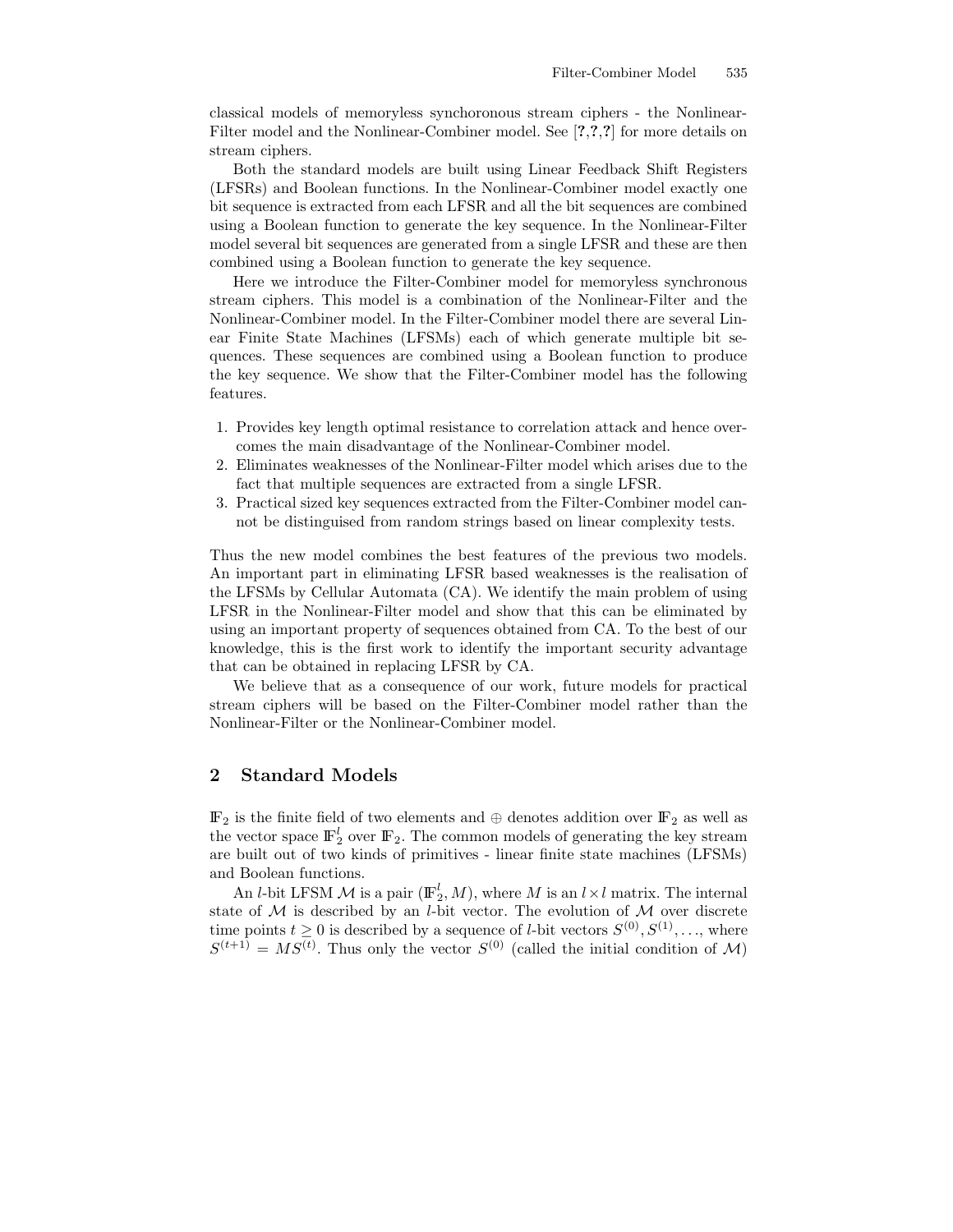need to be specified for M to start operation. For  $t \geq 0$ , the vector  $S^{(t)}$  will be written as  $S^{(t)} = (s_1^{(t)}, \dots, s_l^{(t)})$  $\binom{(\iota)}{l}$ .

An *n*-variable Boolean function f is a map  $f: \{0,1\}^n \to \{0,1\}$ . The weight of a binary string s, denoted by  $wt(s)$  is defined to be the number of ones in s.

#### 2.1 Nonlinear-Filter (NF) Model

In this model one LFSM  $\mathcal{M} = (\mathbb{F}_2^l, M)$  and one *n*-variable Boolean function  $f(x_1, \ldots, x_n)$  are used. Let  $S^{(0)}, S^{(1)}, \ldots$  be the sequence of *n*-bit vectors generated by M. Then the key stream  $z^{(t)}$  is obtained in the following manner.

$$
z^{(t)} = f(s_{i_1}^{(t)}, \dots, s_{i_n}^{(t)}), \quad \text{for } t \ge 0,
$$
 (1)

where  $S^{(t)} = (s_1^{(t)}, \ldots, s_l^{(t)})$  $\{u^{(t)}_l\}, i_1, \ldots, i_n \in \{1, \ldots, l\}$  and are distinct.

In this case, the secret key of the entire system is the initial condition  $S^{(0)}$ of the LFSM giving rise to an l-bit secret key. We will call the nonlinear filter model the NF model.

#### 2.2 Nonlinear-Combiner (NC) Model

In this model *n* LFSMs  $\mathcal{M}_1 = (\mathbb{F}_2^{l_1}, M_1), \ldots, \mathcal{M}_n = (\mathbb{F}_2^{l_n}, M_n)$  and one *n*variable Boolean function  $f(x_1, \ldots, x_n)$  are used. Let  $S_i^{(t)}$ ,  $t \geq 0$  be the sequence of vectors generated by LFSM  $\mathcal{M}_i$ ,  $1 \leq i \leq n$ . Further, let  $S_i^{(t)} = (s_{i,1}^{(t)}, \ldots, s_{i,l_i}^{(t)})$  $\binom{U}{i,l_i}$ . Then the key stream  $z^{(t)}$  is generated in the following manner.

$$
z^{(t)} = f(s_{1,1}^{(t)}, \dots, s_{n,1}^{(t)}), \quad \text{for } t \ge 0.
$$
 (2)

In this case the secret key of the entire system consists of the intial conditions  $S_1^{(0)}, \ldots, S_n^{(0)}$  of all the LFSMs giving rise to an  $(l_1 + \ldots + l_n)$ -bit secret key. We will call the nonlinear combiner model the NC model.

### 3 Model Components

#### 3.1 Linear Finite State Machines

Let  $\mathcal{M} = (\mathbb{F}_2^l, M)$  be an LFSM generating the sequence of *l*-bit vectors  $\mathcal{S} =$  $S^{(0)}, S^{(1)}, \ldots$ , where  $S^{(t)} = (s_1^{(t)}, \ldots, s_l^{(t)})$  $\mathcal{L}_l^{(t)}$ ). Let  $p(x) = x^l \oplus a_{l-1} x^{l-1} \oplus \ldots \oplus a_1 x \oplus a_0$ be the characteristic polynomial for  $M$ . It is known that if  $p(x)$  is primitive over  $\mathbb{F}_2$ , then the sequence S has period  $2^l-1$  (see [?]). Further, each of the sequences  $s_i^{(t)}$ ,  $1 \le i \le l$  also has period  $2^l - 1$ . This is the maximum possible period that can be obtained from a linear machine.

The most popular implementation of an LFSM is by a Linear Feedback Shift Register (LFSR). We will also consider implementation using Cellular Automata (CA). Below we briefly describe both LFSR and CA.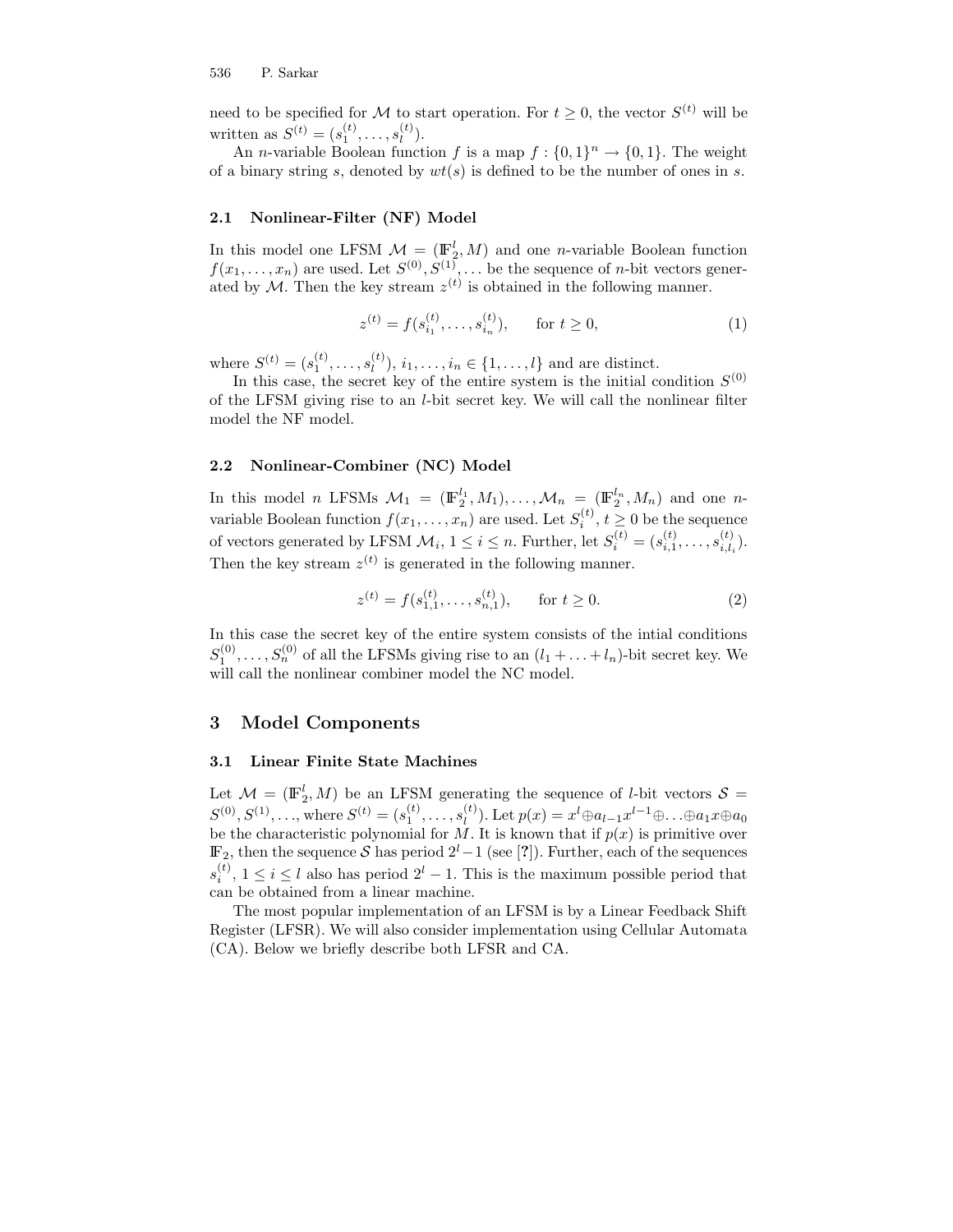**Linear Feedback Shift Register (LFSR)** For an LFSR, the matrix  $M$  is the companion matrix of  $p(x)$  and as a result the following two relations hold.

$$
s_{j+1}^{(t+1)} = s_j^{(t)} \t t \ge 0, 1 \le j < l,
$$
  
\n
$$
s_1^{(t+1)} = \bigoplus_{i=0}^{l-1} a_{l-1+i} s_{i+1}^{(t)}.
$$
\n(3)

Each of the sequences  $s_i^{(t)}$ ,  $1 \le i \le t$  satisfy a linear recurrence whose characteristic polynomial is  $p(x)$  (see [?]). For  $i \geq 1$  the sequence  $s_{i+1}^{(t)}$  is obtained from the sequence  $s_i^{(t)}$  by a single shift in the time domain. We record this as follows.

**Fact 1** The relative shift between two sequences  $s_i^{(t)}$  and  $s_j^{(t)}$  extracted from a single LFSR is  $|i - j|$ .

An LFSR is simple to implement in hardware using an l-bit register and  $l_1 = |\{i : a_i = 1, 0 \le i \le l-1\}|$  XOR gates. The initial condition  $S^{(0)}$  is loaded into the register to start operation. The next state is determined by (??).

**Cellular Automata (CA)** In case of CA the matrix  $M$  is a tridiagonal matrix. If the upper and lower subdiagonal entries of  $M$  are all 1 then the CA is called a 90/150 CA. We will only consider 90/150 CA. Let  $c_1 \ldots c_l$  be the main diagonal entries of M. Then the following relations hold for the sequence of vectors  $S^{(0)},S^{(1)},\ldots$ 

$$
s_1^{(t+1)} = c_1 s_1^{(t)} \oplus s_2^{(t)}, s_i^{(t+1)} = s_{i-1}^{(t)} \oplus c_i s_i^{(t)} \oplus s_{i+1}^{(t)} \text{ for } 2 \le i \le l-1, s_l^{(t+1)} = s_{l-1}^{(t)} \oplus c_l s_l^{(t)}.
$$
 (4)

A CA can be implemented in hardware using an l-bit register and l XOR gates. The initial condition  $S^{(0)}$  is loaded into the register for the CA to start operation. The next state of the CA is obtained using (??).

For  $1 \leq i \leq j \leq l$ , the shift between the sequences  $s_i^{(t)}$  and  $s_j^{(t)}$  depends upon the CA being used. A general algorithm to compute these shifts have been obtained in  $[?]$ . Observations suggest that these shifts can be exponential in l. In Section ??, we discuss this point in detail and conclude that this feature is an important security advantage of CA over LFSR.

#### 3.2 Boolean Functions

An *n*-variable Boolean function  $f(x_1, \ldots, x_n)$  can be represented by a unique multivariate polynomial over  $\mathbb{F}_2$ . Thus  $f(x_1, \ldots, x_n)$  can be written as

$$
f(x_1,...,x_n) = \bigoplus_{(i_1,...,i_n)\in \mathbb{F}_2^n} g(i_1,...,i_n)x_1^{i_1}...x_n^{i_n}
$$
 (5)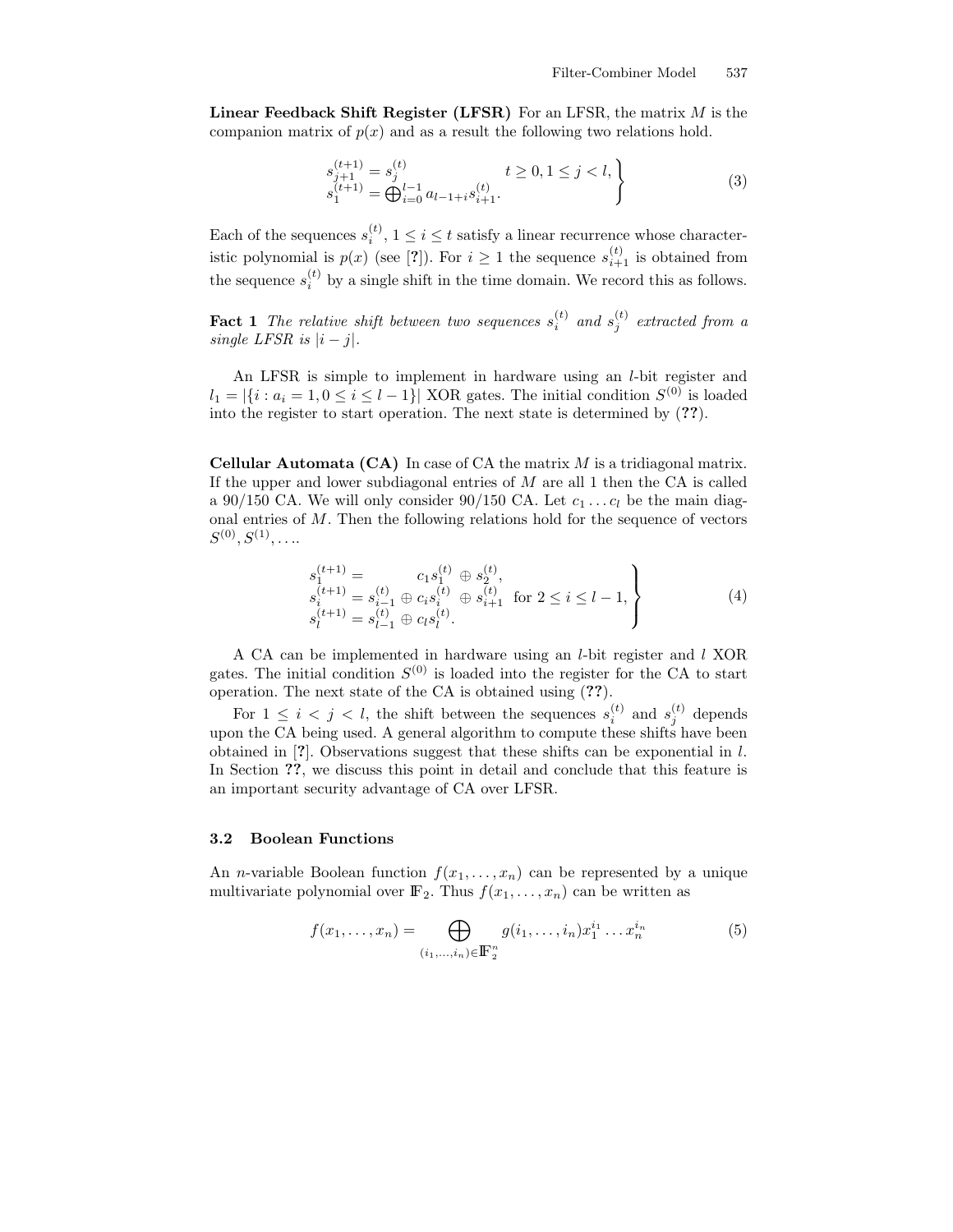where  $g(x_1, \ldots, x_n)$  is another *n*-variable Boolean function. The representation of f in  $(??)$  is called the *algebraic normal form*  $(ANF)$  of f. The *degree* of f,  $deg(f)$  is defined to be  $\max \{wt(i_1 \dots i_n) : g(i_1, \dots, i_n) = 1\}.$ 

The weight of an n-variable Boolean function f is denoted by  $wt(f)$  and is defined as  $wt(f) = |\{(i_1, ..., i_n) \in \mathbb{F}_2^n : f(i_1, ..., i_n) = 1\}|$ . The function f is balanced if  $wt(f) = 2^{n-1}$ . The distance between two n-variable functions f and g is denoted by  $d(f,g)$  and is defined as  $d(f,g) = |\{(i_1,\ldots,i_n) \in \mathbb{F}_2^n :$  $f(i_1, \ldots, i_n) \neq g(i_1, \ldots, i_n)$ . The probability that f and g are unequal is given by  $Prob[f \neq g] = \frac{d(f,g)}{2^n}$ .

The Walsh transform of f is an integer valued function  $W_f: \{0,1\}^n \to$  $[-2^n, 2^n]$  defined as  $W_f(u) = \sum_{x \in \mathbb{F}_2^n} (1)^{f(x) \oplus \langle u, x \rangle}$ , where  $\langle u, x \rangle = u_1 x_1 \oplus \ldots \oplus$  $u_nx_n$  is the inner product of u and x considered as vectors over  $\mathbb{F}_2$ .

The notion of correlation immune (CI) functions was introduced by Siegenthaler [?]. A characterization of correlation immunity in terms of Walsh transform was obtained in [?]. We present this characterization as our definition. An n-variable function  $f$  is said to be *correlation immune of order m* (m-CI) if  $W_f(u) = 0$  for all  $1 \leq wt(u) \leq m$ . A balanced m-CI function is said to be m-resilient.

For  $u \in \mathbb{F}_2^n$ , let  $\lambda_u(x_1, \ldots, x_n)$  be a linear function defined as

$$
\lambda_u(x_1,\ldots,x_n)=\langle u,(x_1,\ldots,x_n)\rangle.
$$

Then  $W_f(u) = 2^n - 2 \times d(f, \lambda_u)$ . Let  $A_n = {\lambda_u \oplus b : u \in \mathbb{F}_2^n, b \in \{0, 1\}}$ be the set of all *n*-variable affine functions. The nonlinearity of  $f$  is defined to be  $nl(f) = \min_{g \in A_n} d(f, g)$ . Equivalently, this can be written as  $nl(f)$  $2^{n-1} - \frac{1}{2} \max_{u \in \mathbb{F}_2^n} |W_f(u)|$ . Any function  $g \in A_n$  such that  $d(f,g) = nl(g)$  is said to be a best affine approximation of  $f$ .

## 4 Correlation Attacks

The currently known most powerful class of attacks on both the NF and the NC model is the class of correlation attacks. We describe the basic idea of a correlation attack with reference to the NC model.

In the NC model,  $n$  input bit sequences are combined by an  $n$ -variable Boolean function  $f(x_1, \ldots, x_n)$  to produce the key sequence  $z^{(t)}$ . For notational convenience we will denote the *n* input sequence to *f* by  $x_1^{(t)}, \ldots, x_n^{(t)}$ . The input sequence  $x_i^{(t)}$  is produced by an LFSM of length  $l_i$ . For  $t \geq 0$ , we have

$$
z^{(t)} = f(x_1^{(t)}, \dots, x_n^{(t)}).
$$
 (6)

Suppose  $W_f(u) \neq 0$  for some  $u \in \mathbb{F}_2^n$ , with  $wt(u) = 1$ . Let i be such that  $u_i = 1$  and for  $j \neq i$ ,  $u_j = 0$ . In this situation first order correlation attacks are applicable. The function  $\lambda_u(x_1,\ldots,x_n)$  is equal to  $x_i$ . The idea is to use the bias  $\beta_u = |Prob(\lambda_u = f) - \frac{1}{2}| = \frac{|W_f(u)|}{2^{n+1}}$  to estimate the sequence  $x_i^{(t)}$  from the sequence  $z^{(t)}$  (or even from the cipher sequence  $c^{(t)}$ ). This was originally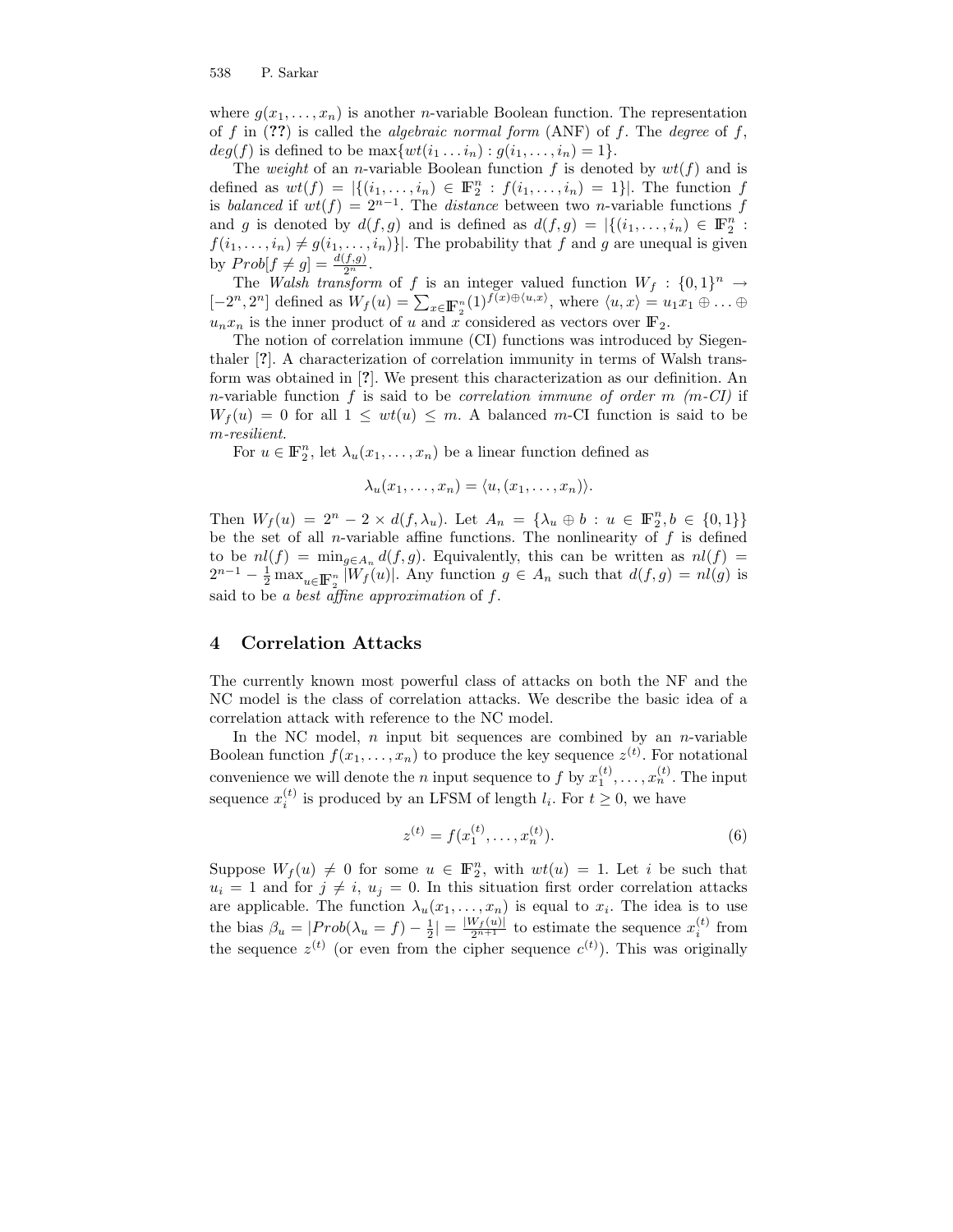proposed by Siegenthaler [?]. Recently a great deal of work has been done in this area (see  $[?,?]$ ).

If  $\beta_u = 0$  for all u with  $wt(u) = 1$ , then it is not possible to directly estimate any  $x_i^{(t)}$  from  $z^{(t)}$ . In this case a higher order attack can be carried out as follows. Suppose f is m-CI but not  $(m + 1)$ -CI. Then there exists  $u \in \mathbb{F}_2^n$  with  $wt(u) =$  $m+1$  such that  $W_f(u) \neq 0$ . Let  $i_1, \ldots, i_{m+1}$  be such that  $u_{i_1} = \ldots = u_{i_{m+1}} = 1$ and  $u_j = 0$  for  $j \notin \{i_1, \ldots, i_{m+1}\}$ . Define  $\beta_u$  as before. Then the bias  $\beta_u$  is used to estimate the sequence  $y^{(t)} = x_{i_1}^{(t)} \oplus \ldots \oplus x_{i_{m+1}}^{(t)}$ . The individual sequences  $x_{i_1}^{(t)}, \ldots, x_{i_{m+1}}^{(t)}$  can be obtained from  $y^{(t)}$  by solving a system of linear equations.

Define  $L = l_{i_1} + \ldots + l_{i_{m+1}}$ . The linear complexity (see Section ??) of the sequence  $x_{i_1}^{(t)} \oplus \ldots \oplus x_{i_{m+1}}^{(t)}$  is L (see Lemma ??). Let N be the number of key bits required to successfully carry out the attack. The parameter  $N$  depends on the bias  $\beta_u$  and the length L. Most work on correlation attacks present only simulation studies. Recently, some theoretical analysis has been done in [?,?]. We briefly describe the analysis from [?].

$$
N \simeq \frac{1}{4} \cdot (2kt! \ln 2)^{\frac{1}{t}} \cdot \beta_u^{-2} \cdot 2^{\frac{L-k}{t}},\tag{7}
$$

where  $k$  and  $t$  are algorithm parameters. The attack stores certain parity check relations and consists of a precomputation phase and a decoding phase. The complexity of the precomputation phase is approximately  $N^{[(t-1)/2]}$  and requires  $N^{\lfloor(t-1)/2\rfloor}$  memory. The number of parity check relations that need to be stored is roughly  $\frac{N^t}{t!} \cdot 2^{-(L-k)}$  and the decoding complexity is  $2^k$  times the number of parity checks. Thus the attack becomes infeasible if either  $\beta_u$  is sufficiently close to 0 or  $L$  is sufficiently large.

#### 4.1 Resistance of the NC Model to Correlation Attacks

For  $u \in \{0,1\}^n$ , define  $l(u) = u_1 l_1 + \cdots + u_n l_n$ . For an *m*-resilient function f define

$$
\alpha_f = \min_{W_f(u) \neq 0, wt(u) = m+1} l(u).
$$

The lengths of the LFSMs in the NC model are  $l_1, \ldots, l_n$  and the secret key length is  $l = l_1 + \cdots + l_n$ . However, the complexity of a correlation attack depends on the parameter  $\alpha_f$  which is less than l. Thus we obtain the following fact.

Fact 2 The resistance to correlation attack provided by the NC model is suboptimal in the secret key length.

Remark : A consequence of this fact is that to obtain a desired level of security one has to choose a significantly longer secret key. This is clearly a major shortcoming of the NC model.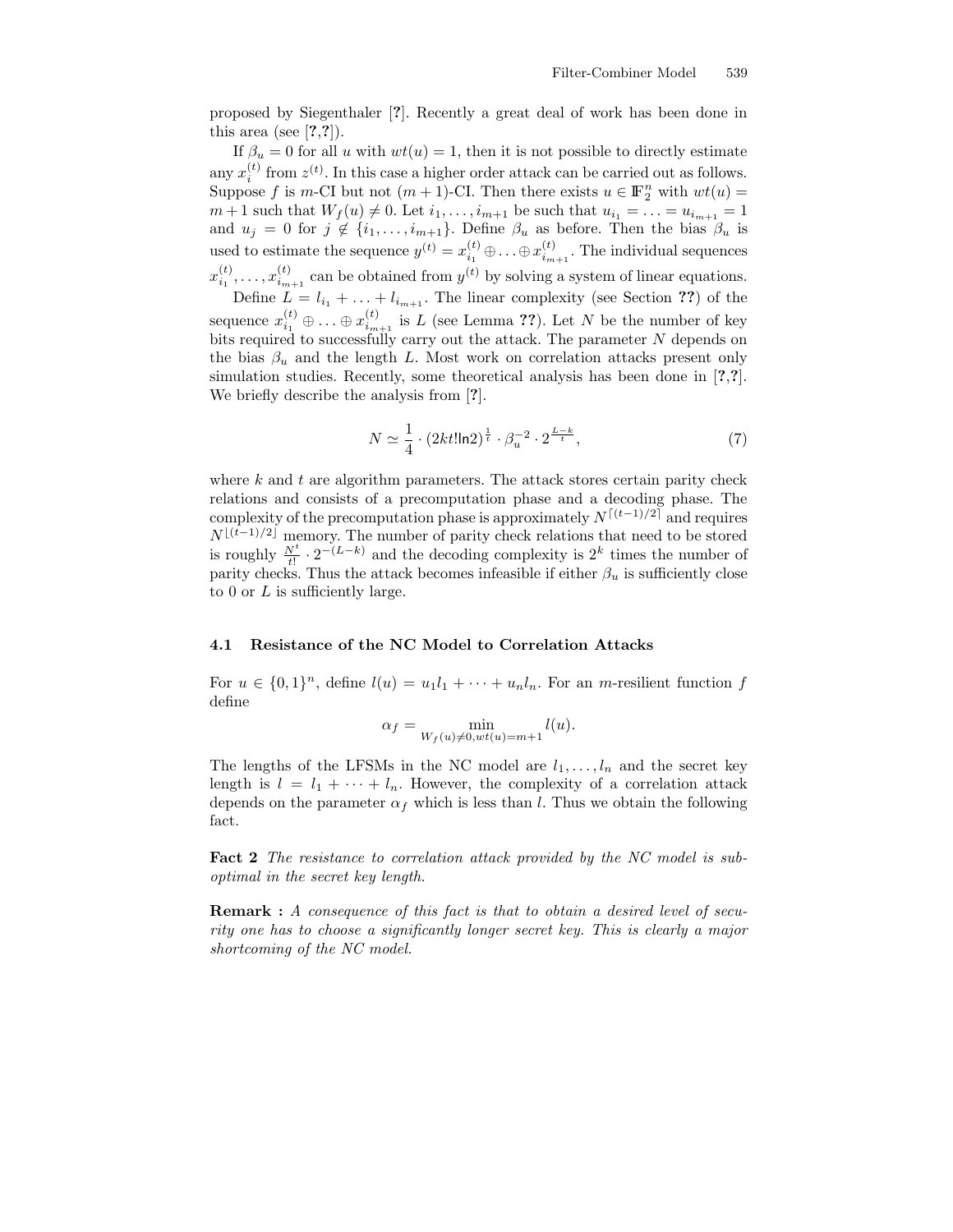# 5 The Filter-Combiner (FC) Model

In this section we present our new model - the Filter-Combiner Model. We will call this model the FC model. We present a formal description of the model.

**Components of the model :** An *n*-variable Boolean function  $f(x_1, \ldots, x_n)$  and  $k$  (1 < k < n) LFSMs  $\mathcal{M}_1 = (\mathbb{F}_2^{l_1}, M_1), \dots, \mathcal{M}_k = (\mathbb{F}_2^{l_k}, M_k)$ . The characteristic polynomials of  $M_1, \ldots, M_k$  are chosen to be primitive and  $l_1, \ldots, l_k$  are chosen to be all distinct.

**Keystream generation :** LFSM  $M_j$  produces  $l_j$  bit sequences. Out of these  $i_j$ bit sequences  $y_{j,1}, \ldots, y_{j,i_j}$  are chosen, where  $i_1 + \ldots + i_k = n$ . The key stream  $z^{(t)}$  is generated as follows.

$$
z^{(t)} = f(y_{1,1}^{(t)}, \dots, y_{1,i_1}^{(t)}, y_{2,1}^{(t)}, \dots, y_{2,i_2}^{(t)}, \dots, y_{k,1}^{(t)}, \dots, y_{k,i_k}^{(t)}) \quad \text{ for } t \ge 0.
$$
 (8)

Constraints on the model : Denote the sequences

$$
y_{1,1}^{(t)}, \ldots, y_{1,i_1}^{(t)}, y_{2,1}^{(t)}, \ldots, y_{2,i_2}^{(t)}, \ldots, y_{k,1}^{(t)}, \ldots, y_{k,i_k}^{(t)}
$$

by  $x_1^{(t)}, \ldots, x_n^{(t)}$ , where  $x_1, \ldots, x_n$  are the input variables to the function f. For each variable  $x_i$  define  $FSM(x_i) = j$  such that the sequence  $x_i^{(t)}$  is one of the sequences  $y_{j,1}^{(t)}, \ldots, y_{j,i_j}^{(t)}$ . The following conditions must hold on the model.

- 1. If  $W_f(u) \neq 0$ , then  $\{FSM(x_{i_1}), \ldots, FSM(x_{i_p})\} = \{1, \ldots, k\}$ , where  $u_{i_1} =$  $\dots = u_{i_p} = 1$  and  $u_j = 0$  for  $j \notin \{i_1, \dots, i_p\}.$
- 2. For  $1 \leq j \leq k$ ,  $i_j$  bit sequences are extracted from LFSM  $\mathcal{M}_j$  where  $i_1 +$  $\cdots + i_k = n$ . Let  $n = qk + r = r(q + 1) + (k - r)q$ , where  $0 \le r < k$ . We require  $i_1 = \ldots = i_r = \lceil \frac{n}{k} \rceil$  and  $i_{r+1} = \ldots = i_k = \lfloor \frac{n}{k} \rfloor$ .
- 3.  $i_j \leq \log_2 l_j$  for  $1 \leq j \leq k$ .
- 4. If  $FSM(x_i) = FSM(x_j) = p$ , then the shift between the sequences  $x_i^{(t)}$  and  $x_j^{(t)}$  must be in the range  $\left[\frac{2^{l_p}}{i_p}\right]$  $\frac{2^{l_p}}{i_p}-\epsilon_p, \frac{2^{l_p}}{i_p}$  $\frac{2^{l_p}}{i_p} + \epsilon_p$  for some  $\epsilon_p \ll 2^{l_p}$ .
- 5. The maximum length of a message that should be encrypted by the system is min<sub>1≤j≤k</sub>( $\frac{2^{l_j}}{i_j}$  $\frac{q\cdot j}{i_j}-\epsilon_j).$

**Remark**: Suppose  $x^{(t)}$  and  $y^{(t)}$  are obtained from a LFSM of length l having period  $2^l - 1$ . Further suppose the shift between  $x^{(t)}$  and  $y^{(t)}$  is s. Since the sequences  $x^{(t)}$  and  $y^{(t)}$  both have period  $2^l - 1$ , the backward shift between these two sequences is  $2^l - 1 - s$ . We would like to have both the forward and backward shifts between  $x^{(t)}$  and  $y^{(t)}$  to be exponential in l. Hence in Constraint 4 above we require the (forward) shift between  $x^{(t)}$  and  $y^{(t)}$  to be within a certain range instead of requiring a lower bound on this shift.

**Proposition 1.** Let f be m-resilient and suppose Constraint 1 holds. Then  $k \leq$  $m + 1$ .

*Proof.* Suppose  $k > m + 1$  and  $u \in \mathbb{F}_2^n$  be such that  $wt(u) = m + 1$  and  $W_f(u) \neq 0$ . Let  $u_{i_1} = \ldots = u_{i_{m+1}} = 1$  and  $u_j = 0$  for  $j \notin \{i_1, \ldots, i_{m+1}\}$ . Then  $|\{FSM(x_{i_1}), \ldots, FSM(x_{i_{m+1}})\}| \leq m+1 < k$ . Hence Constraint 1 is violated.

 $\Box$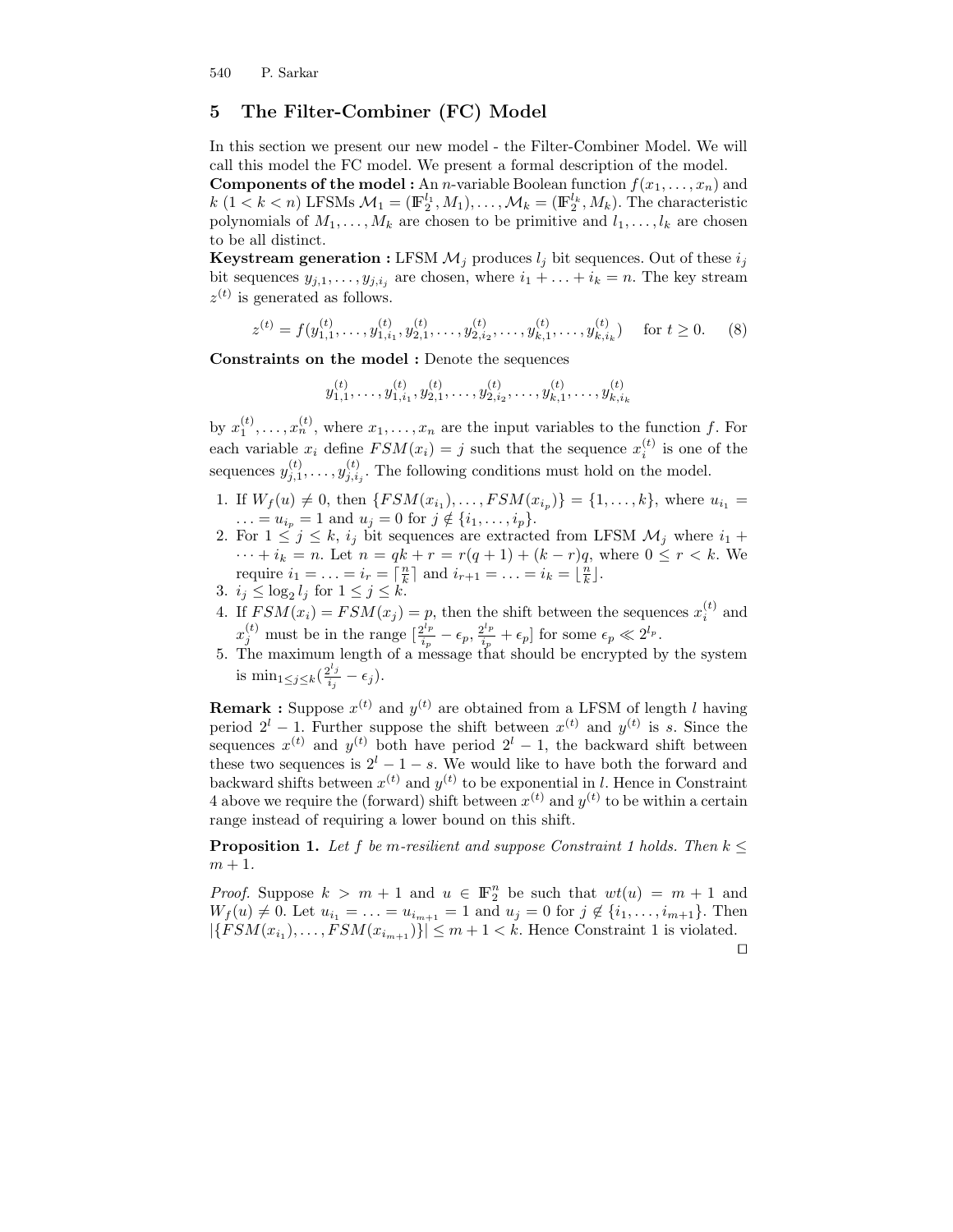Proposition 2. Suppose Constraint 2 holds. Then Constraint 3 holds if and only if

$$
l_j \ge 2^{\lceil (n/k)\rceil} \quad \text{if } 1 \le j \le r
$$
  
\n
$$
\ge 2^{\lfloor (n/k)\rfloor} \quad \text{if } r+1 \le j \le k.
$$
 (9)

Proposition 3. Suppose Constraints 3 and 4 hold. Then the shift between the sequences  $x_i^{(t)}$  and  $x_j^{(t)}$  is at least  $2^{l_p - \log_2 \log_2 l_p} - \epsilon_p$ , where  $FSM(x_i) = FSM(x_j) = p.$ 

Remark : 1. Proposition ?? assures us that the shift between any two sequences obtained from the same LFSM is "exponential" in the length of the LFSM. 2. Constraint 5 guarantees that no bit generated by any LFSM is used more than once.

3. Constraint 4 is to be contrasted with Fact ?? in Section ??. An immediate consequence is that Constraint 4 cannot be realised using LFSR. In Section ?? we show that Constraint 4 can be achieved using CA.

# 6 Resistance to Correlation Attacks

In this section we show that the resistance to correlation attacks provided by the FC model is optimal in the key length. This is a direct consequence of Constraint 1 in the design criteria. We first prove the following result.

**Lemma 1.** Let  $x_1^{(t)}$  and  $x_2^{(t)}$  be two linear recurring sequences having distinct characteristic polynomials  $p_1(x)$  and  $p_2(x)$  of degrees  $d_1$  and  $d_2$  respectively. Assume that  $p_1(x)$  and  $p_2(x)$  are both primitive. Then the linear complexity of the sequence  $x^{(t)} = x_1^{(t)} \oplus x_2^{(t)}$  is  $d_1 + d_2$ .

*Proof.* Let  $\alpha_1, \ldots, \alpha_{d_1}$  be the roots of  $p_1(x)$  and  $\beta_1, \ldots, \beta_{d_2}$  be the roots of  $p_2(x)$ . We can write (see for example [?])

$$
x_1^{(t)} = A_1 \alpha_1^t \oplus \ldots \oplus A_{d_1} \alpha_{d_1}^t,
$$
  
\n
$$
x_2^{(t)} = B_1 \beta_1^t \oplus \ldots \oplus B_{d_2} \beta_{d_2}^t.
$$
\n(10)

Here  $A_1, \ldots, A_{d_1}$  (resp.  $B_1, \ldots, B_{d_2}$ ) are constants determined solely by the initial  $d_1$  (resp.  $d_2$ ) bits of  $x_1^{(t)}$  (resp.  $x_2^{(t)}$ ). Thus we can write

$$
x^{(t)} = A_1 \alpha_1^t \oplus \ldots \oplus A_{d_1} \alpha_{d_1}^t \oplus B_1 \beta_1^t \oplus \ldots \oplus B_{d_2} \beta_{d_2}^t \tag{11}
$$

The roots  $\alpha_1, \ldots, \alpha_{d_1}$  and  $\beta_1, \ldots, \beta_{d_2}$  are elements of the field  $GF(2^{\mathsf{lcm}(d_1, d_2)})$ . Since  $p_1(x)$  and  $p_2(x)$  are primitive it is not difficult to see that  $\{\alpha_1, \ldots, \alpha_{d_1}\}\cap$  $\{\beta_1,\ldots,\beta_{d_2}\}=\emptyset$ . Hence using (??) it follows that the linear complexity of  $x^{(t)}$ is  $d_1 + d_2$  (see [?]).

Theorem 1. The FC model provides key length optimal resistance to correlation attacks.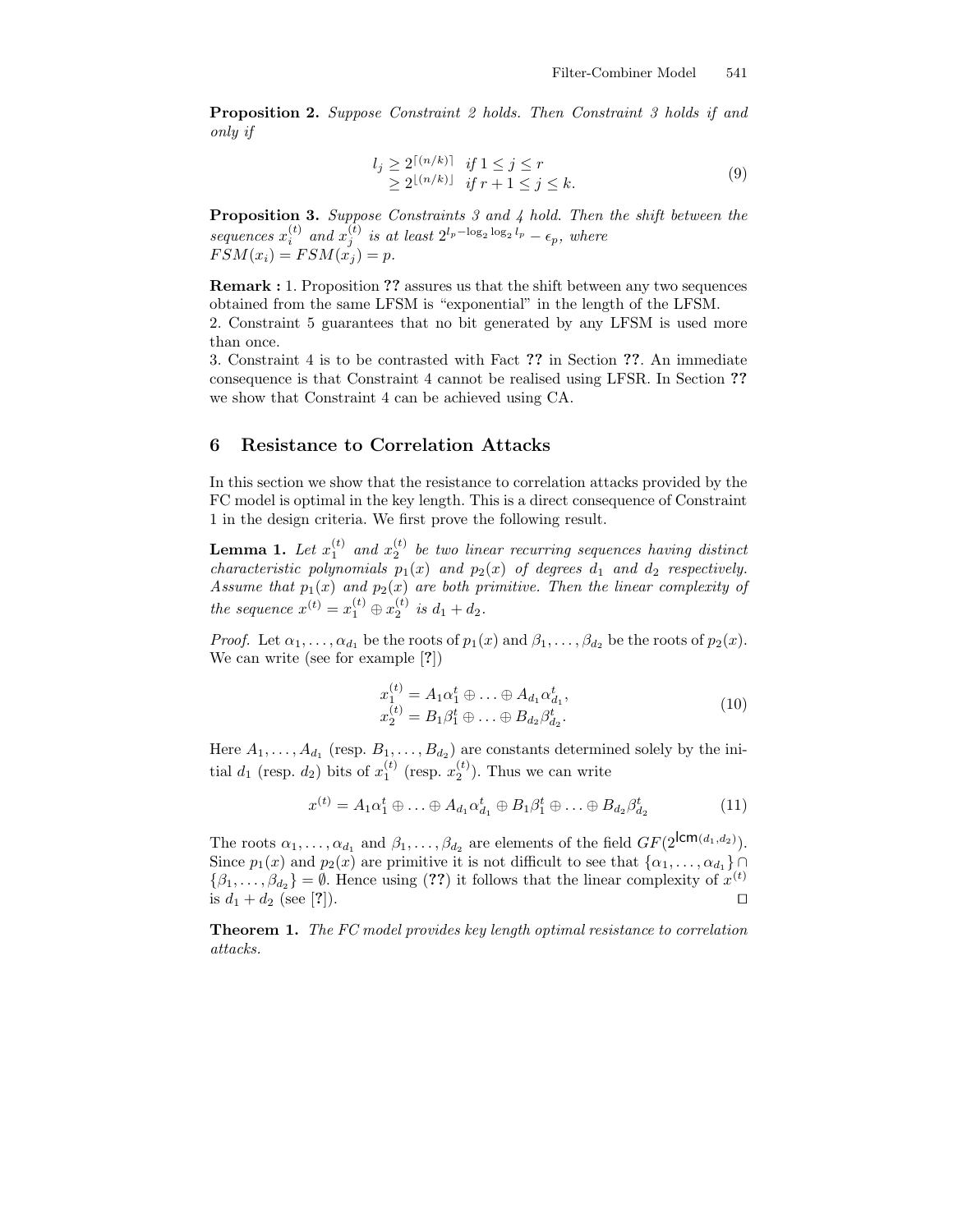**Proof :** Let  $f(x_1, \ldots, x_n)$  be the *m*-resilient Boolean function which combines the input bit sequences. Let  $x_{i_1}, \ldots, x_{i_{m+1}}$  be such that  $W_f(u) \neq 0$ , where  $u_{i_1} =$  $\ldots = u_{i_{m+1}} = 1$  and for  $j \notin \{i_1, \ldots, i_{m+1}\}, u_j = 0$ . Using Constraint 1 this implies  $\{FSM(x_{i_1}), \ldots, FSM(x_{i_{m+1}})\} = \{1, \ldots, k\}.$ 

Let the characteristic polynomials of the LFSMs be  $p_1(x), \ldots, p_k(x)$  of degrees  $l_1, \ldots, l_k$ . Let the roots of the polynomial  $p_i(x)$  be  $\alpha_{i,j}, 1 \leq j \leq l_i$  in the field  $GF(2^a)$ , where  $a = \text{lcm}(l_1, \ldots, l_k)$ . Then any bit sequence  $y^{(t)}$  obtained from LFSM  $\mathcal{M}_i$  can be written as  $y^{(t)} = A_1 \alpha_{i,1}^t \oplus \ldots \oplus A_{l_i} \alpha_{i,l_i}^t$ , where  $A_1, \ldots, A_{l_i}$  are constants dependent on the initial  $l_i$  bits of the sequence  $y^{(t)}$ .

Let  $x^{(t)} = x_{i_1} \oplus \ldots \oplus x_{i_{m+1}}$ . The characteristics polynomials  $p_1(x), \ldots, p_k(x)$ are primitive by model criteria. Hence the roots  $\alpha_{i,j}$  are all distinct. Using the fact that  $\{FSM(x_{i_1}), \ldots, FSM(x_{i_{m+1}})\} = \{1, \ldots, k\}$ , we can write

$$
x^{(t)} = \bigoplus_{i=1}^{k} \bigoplus_{j=1}^{l_i} C_{i,j} \alpha_{i,j}.
$$
 (12)

Here  $C_{i,j} \in GF(2^a)$  are constants and are completely determined by the bits

$$
x_{i_1}^{(1)},\ldots,x_{i_1}^{(l_1)},\ldots,x_{i_{m+1}}^{(1)},\ldots,x_{i_{m+1}}^{l_{m+1}}.
$$

Hence the linear complexity of the sequence  $x^{(t)}$  is  $L = l_1 + \ldots + l_k$ . In other words, if we want to obtain  $x^{(t)}$  by a linear recurrence, then the degree of the characteristic polynomial of the recurrence is at least L. Thus in any correlation attack, the number of key bits required for a successful attack depends on L. Since the length of the secret key is also  $L$ , the resistance to correlation attacks is optimal in the key length.  $\Box$ 

**Remark :** Theorem ?? shows that with respect to correlation attacks the FC model is superior to the NC model (see Fact ?? in Section ??).

## 7 Eliminating Weaknesses of the NF Model

In traditional implementation of the NF model a single LFSR is used to implement the LFSM. This means that more than one sequence is extracted from a single LFSR. Extracting more than one sequence from a single LFSR makes the system vulnerable to certain kinds of attacks.

Anderson Leakage : Suppose an LFSR of length  $l$  and an *n*-variable function  $f(x_1, \ldots, x_n)$  is used to implement the NF model. Let the l sequences of the LFSR be  $s_i^{(t)}$ , for  $1 \leq i \leq t$ . Suppose the sequence  $x_j^{(t)} = s_{i_j}^{(t)}$  for  $1 \leq j \leq n$ . Then the relative shift between two sequences  $x_{j_1}^{(t)}$  and  $x_{j_2}^{(t)}$  is  $|i_{j_1} - i_{j_2}| \leq l$ . Since the period of any of the sequences  $x_j^{(t)}$  is  $2^l - 1$ , the relative shifts between the sequences are comparatively small. Thus the inputs to the function  $f$  are obtained from the same sequence with small shifts. This results in information leakage from the input to the output even if the function  $f$  is resilient. No general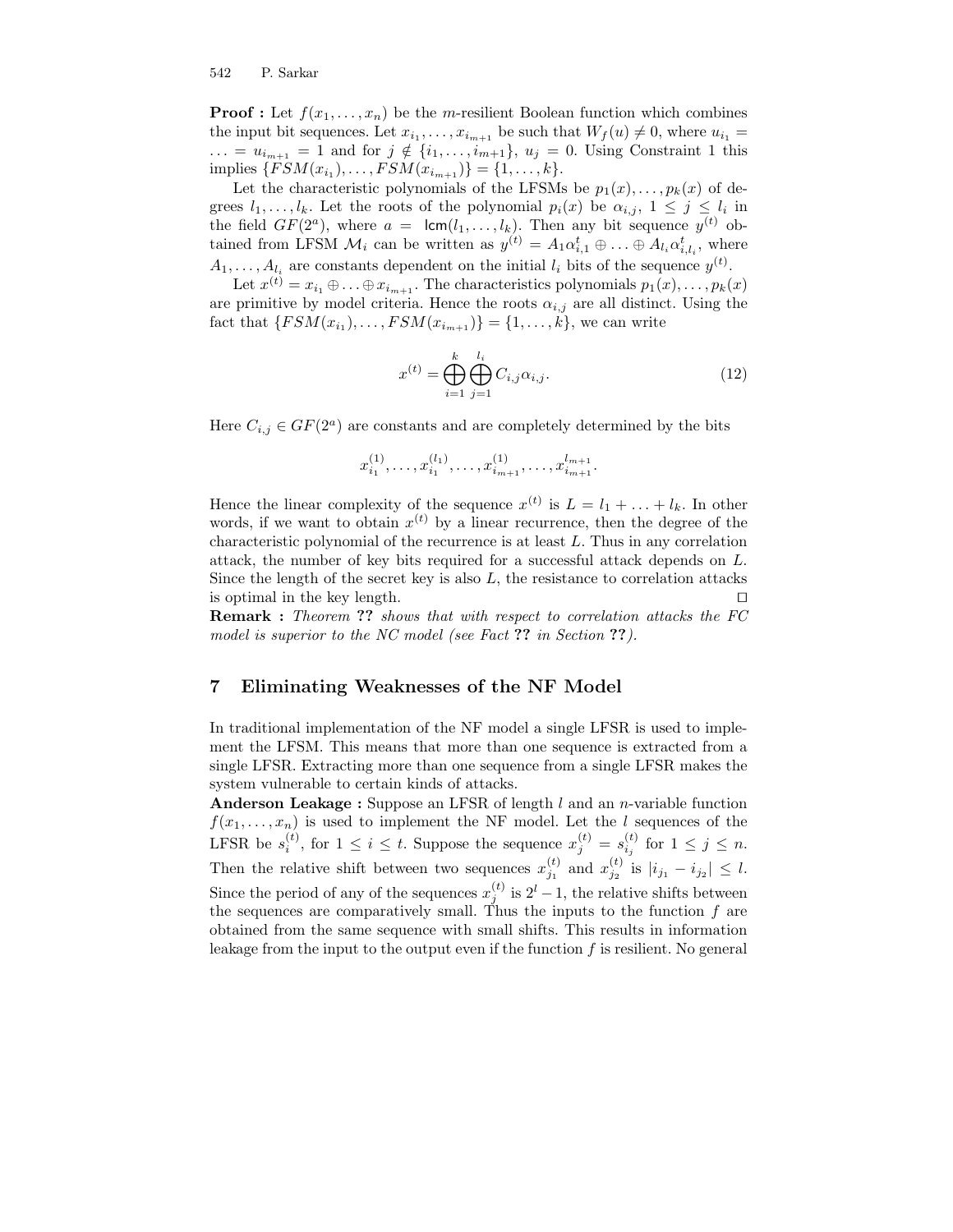algorithm is known which can exploit this attack. However, Anderson [?] has provided convincing evidence of the leakage phenomenon.

We use Proposition ?? and Constraint 5 to show that the FC model is resistant to Anderson leakage. Proposition ?? states that the relative shift in the sequences extracted from two tap positions must be "exponential" in the length of the LFSM. Constraint 5 states that the maximum length of the message that should be enciphered by the system is less than the minimum shift between any two sequences obtained from a single LFSM. Thus any bit of an extracted sequence is used at most once to generate the pseudo random key stream. Thus Anderson leakage is not applicable to the FC model.

Inversion Attacks : The idea behind a basic or generalized inversion attack  $[?,?]$  is the following. Suppose the LFSR used is of length l. The attack proceeds as follows.

- 1. Guess  $q \leq l$  bits of the initial condition.
- 2. Extend these q bits to l bits using  $(l q)$  of the known bits of the keystream and the relation among the bits of the LFSR defined by the Boolean function.
- 3. Use the l-bits to generate a segment of the key and check whether this segment is equal to the segment produced by the secret initial condition. If two are equal, then the l-bits form a possibly correct initial condition.

Step 2 is the most important step in the attack. However, the realisation of this step is crucially dependent on the fact that the  $n$  input sequences to the Boolean function satisfy the same linear recurrence, i.e., they are obtained from a single LFSR.

In the FC model, the input sequences to the Boolean function satisfy distinct linear recurrences. There does not seem to be any way of applying the inversion attack even when the input sequences are obtained from only two distinct linear recurrences. In fact, it appears that this is also the reason why the inversion attack has not been applied to the NC model.

Remark : An anonymous referee has provided an example to show that the property of exponential size shifts between the sequences do not necessarily provide resistance to inversion attacks.

We summarize the discussion of this section in the following fact.

Fact 3 Anderson leakage and Inversion attacks are not applicable to the FC model.

Remark : Combining the results of Sections ?? and ?? we see that with respect to the considered attacks the FC model is superior to both the NF and the NC models.

# 8 Linear Complexity

Given a bit sequence, a parameter of fundamental importance is its *linear com*plexity which is defined to be the length of a minimum length LFSR which can generate the sequence. The linear complexity of a bit sequence generated by an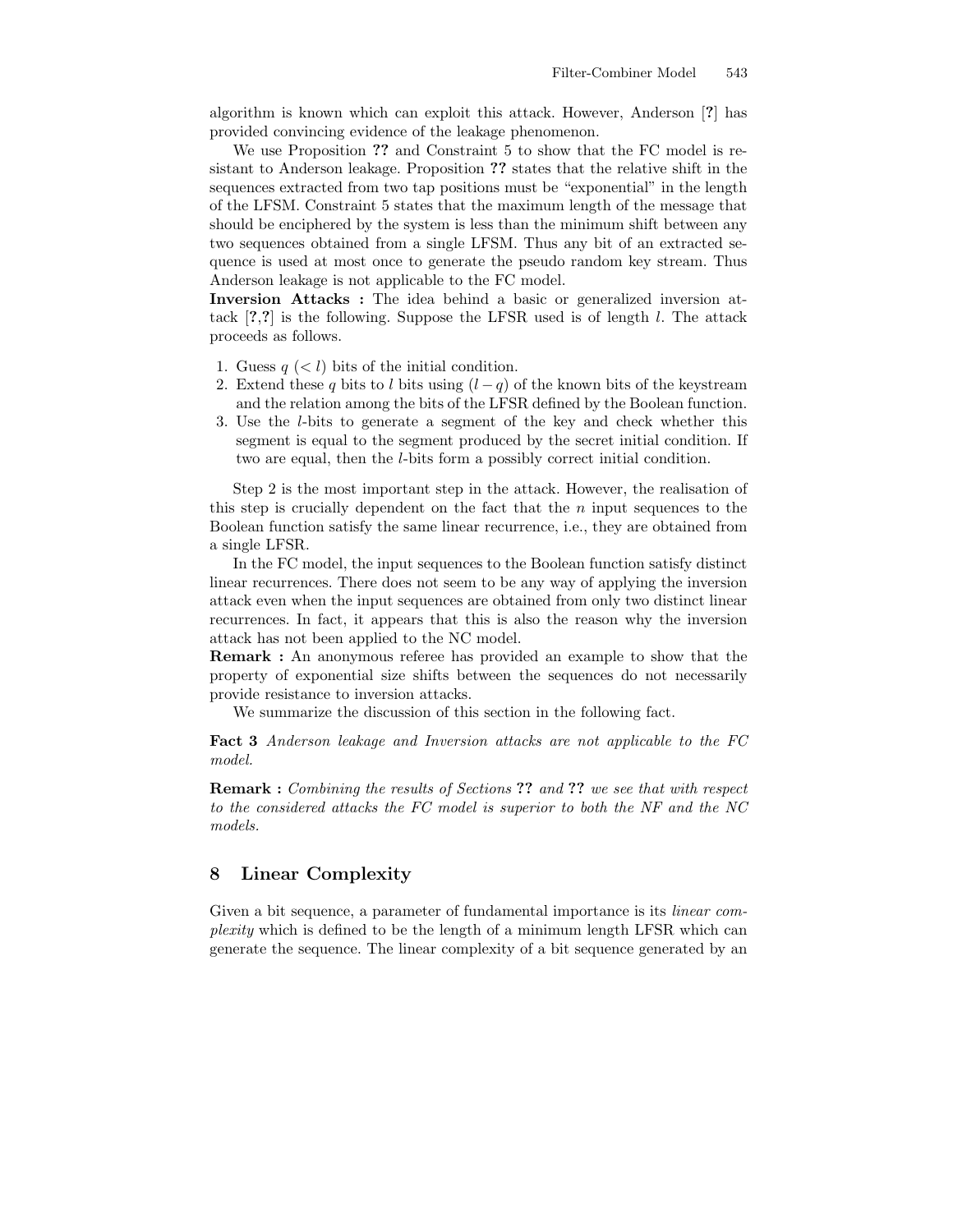LFSM  $\mathcal{M} = (\mathbb{F}_2^l, M)$  is l. Given an arbitrary bit sequence, its linear complexity can be determined using the Berlekamp-Massey algorithm [?]. We record some facts about linear complexity.

**Fact 4** The expected linear complexity of a random string of length L is  $\lfloor \frac{L}{2} \rfloor$ (see  $(?)$ ).

Fact 5 In case of the NC model the linear complexity can be determined using a result of Rueppel and Staffelbach [?]. Suppose the lengths of the LFSMs are  $l_1, \ldots, l_n$  and the sequences are combined using an n-variable Boolean function  $f(x_1,...,x_n)$  whose ANF is  $\bigoplus_{(i_1,...,i_n)\in\mathbb{F}_2^n} g(i_1,...,i_n)x_1^{i_1}...x_n^{i_n}$ . The linear complexity of  $z^{(t)} = x_1^{(t)} \oplus ... x_n^{(t)}$  is  $\leq \sum_{(i_1,...,i_n) \in \mathbb{F}_2^n} g(i_1,...,i_n) l_1^{i_1} ... l_n^{i_n}$ where equality is achieved if the lengths  $l_i$ ,  $1 \leq i \leq n$  are all distinct.

Fact ?? shows that  $(1 + l_1) \dots (1 + l_n)$  is an upper bound on the maximum possible linear complexity in the NC model. Note that this upper bound is substantially less than the value  $2^{l_1 + \ldots + l_n}$ .

For the NF model, it is more difficult to compute the linear complexity of the generated entire key sequence. Let  $l$  be the secret key length. Rueppel  $[?]$ has shown that for a class of Boolean functions it is possible to generate a key sequence of guaranteed linear complexity at least  $\left(\frac{l}{\frac{1}{2}}\right)$ . However, the functions in this class do not necessarily satisfy the other requirements of high nonlinearity, high correlation immunity (see [?]).

In case of the FC model, it is difficult to compute the linear complexity of the entire sequence. Instead we conducted several experiments with different set ups. We describe two set ups.

- 1. System 1 used 3 CA of lengths 15,16 and 17 bits whose characteristic polynomials are primitive. Two sequences were extracted from the first two CA and three sequences were extracted from the third CA satisfying Constraint 4 of the FC model. A 7-variable, resiliency 3, degree 3, nonlinearity 48 function was used to combine the extracted sequences satisfying Constraint 1 of the FC model. The secret key length of the system is 48 bits.
- 2. System 2 used 3 CA of lengths 16,17 and 18 bits with primitive characteristic polynomials. Two sequences were extracted from the first CA and three sequences each were extracted from the last two CA satisfying Constraint 4 of the FC model. A 8-variable, resiliency 4, degree 3, nonlinearity 96 function was used to combine the extracted sequences satisfying Constraint 1 of the FC model. The secret key length is 51 bits.

In each of the above two cases we generated key sequences of lengths  $L$  equal to  $2^{10}, 2^{11}, 2^{12}, 2^{13}, 2^{14}, 2^{15}$  from randomly chosen secret keys (initial configurations of the CA involved). The linear complexity was obtained in each case using the Berlekamp-Massey algorithm as described in [?]. In all our experiments we obtained linear complexity very close to  $\frac{L}{2}$ , which is as expected for a random bit sequence.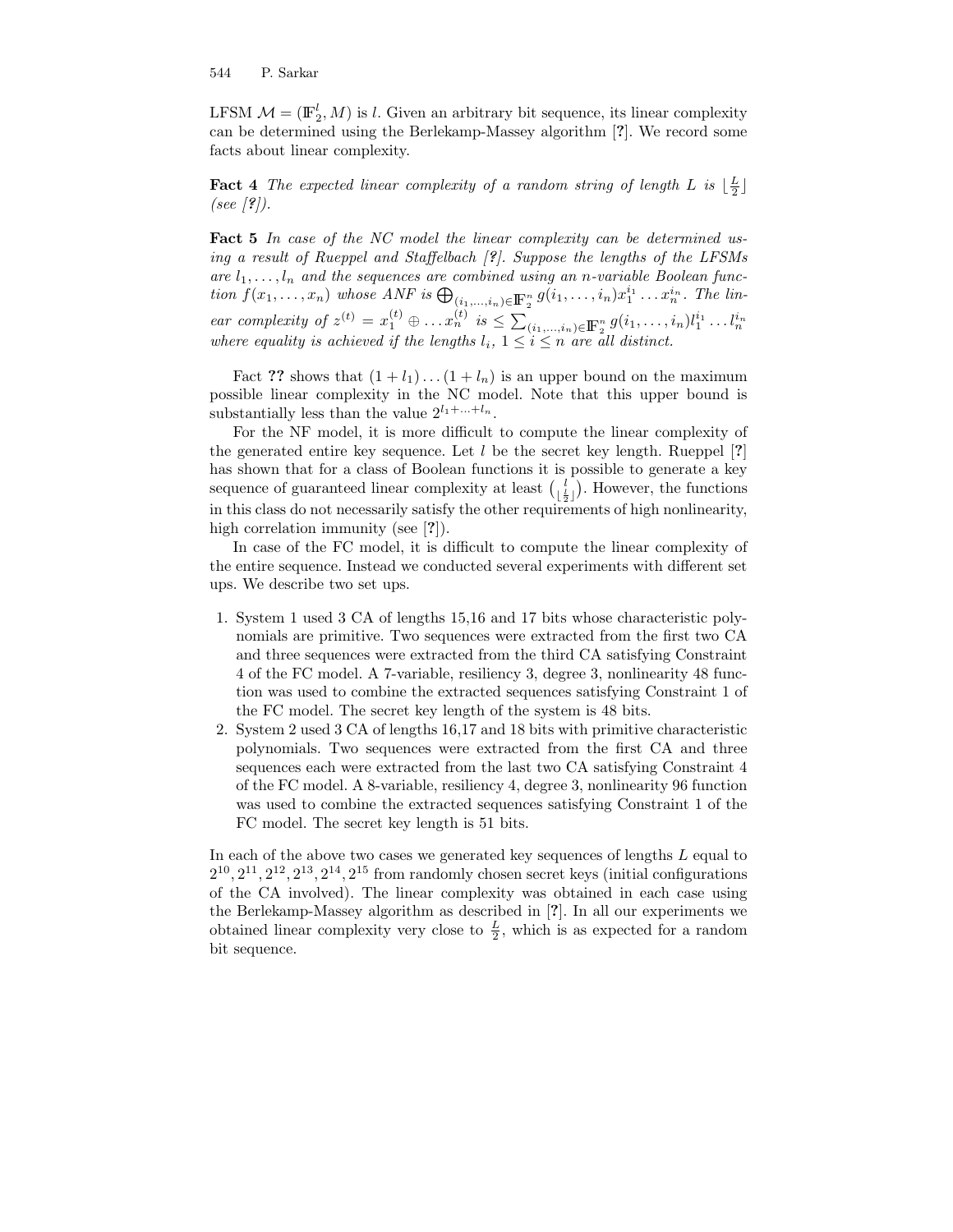The secret key sizes of 48 and 51 bits are not sufficient in practical stream ciphers. In practical situations the secret key length would be at least 128 and the generated key sequence would be at most 2 <sup>30</sup> between two key changes. It would have been better to test the linear complexity of key sequences of length around  $2^{30}$ . However, the Berlekamp-Massey algorithm requires  $L^2$  operations to compute the linear complexity of a key sequence of length  $L$  (see [?]). Thus computing the linear complexity of a sequence of length  $2^{30}$  would require around 2<sup>60</sup> operations. This makes it impractical to run such experiments. On the other hand, our experiments confirm the following fact.

Fact 6 If the length L of the extracted key sequence of the FC model is small compared to  $2^l$  (where l is the secret key length), then the linear complexity of the sequence cannot be distinguished from the linear complexity of a random string.

## 9 Realization of the FC Model

There are four main constraints on the model that must be satisfied to build a particular system. The first concerns the Boolean function and the connection of the Boolean function to the LFSMs. The second to fourth concerns the implementation of the LFSMs. We describe methods for satisfying these constraints.

#### 9.1 Satisfying Constraints 1 and 2

For  $u \in \{0,1\}^n$ , define  $A_u = \{i_1, \ldots, i_p\}$ , where  $u_{i_1} = \ldots = u_{i_p} = 1$  and  $u_j \neq 0$ for  $j \notin \{i_1, \ldots, i_p\}$ .

Constraint 1 asks the following question. Can we construct an *n*-variable,  $m$ resilient Boolean function such that the variables  $x_1, \ldots, x_n$  can be partitioned into k sets  $A_1, \ldots, A_k$ , where  $A_i \cap A_u \neq \emptyset$  for  $1 \leq i \leq k$  and for each  $u \in \mathbb{F}_2^n$ with  $W_f(u) \neq 0$ ? We now describe a simple solution to this problem. We begin with the following simple result.

**Proposition 4.** Let  $f(x_1, \ldots, x_n)$  be a Boolean function of the form

$$
f(x_1,\ldots,x_n)=x_1\oplus\ldots\oplus x_k\oplus g(x_{k+1},\ldots,x_n).
$$

If  $W_f(u) \neq 0$ , then  $u_1 = \ldots = u_k = 1$ .

**Proof :** Suppose that for some  $j \in \{1, \ldots, k\}$ , we have  $u_j = 0$ . Then the variable  $x_j$  does not occur in the linear function  $l_u(x_1, \ldots, s_n) = \langle u, (x_1, \ldots, x_n) \rangle$ . Thus the function

$$
f(x_1,\ldots,x_n)\oplus l_u(x_1,\ldots,x_n)=x_j\oplus h(x_1,\ldots,x_{j-1},x_{j+1},\ldots,x_n),
$$

for some function h. Hence  $f \oplus l$  is a balanced function and so  $W_f(u) = 0$ .  $\Box$ 

We can now describe our construction. Let  $f$  be an *n*-variable, *m*-resilient function of the form

$$
f(x_1, \ldots, x_n) = x_1 \oplus \ldots \oplus x_k \oplus g(x_{k+1}, \ldots, x_n). \tag{13}
$$

**Construction :** Construct the sets  $A_j$  ( $1 \leq j \leq k$ ) as follows.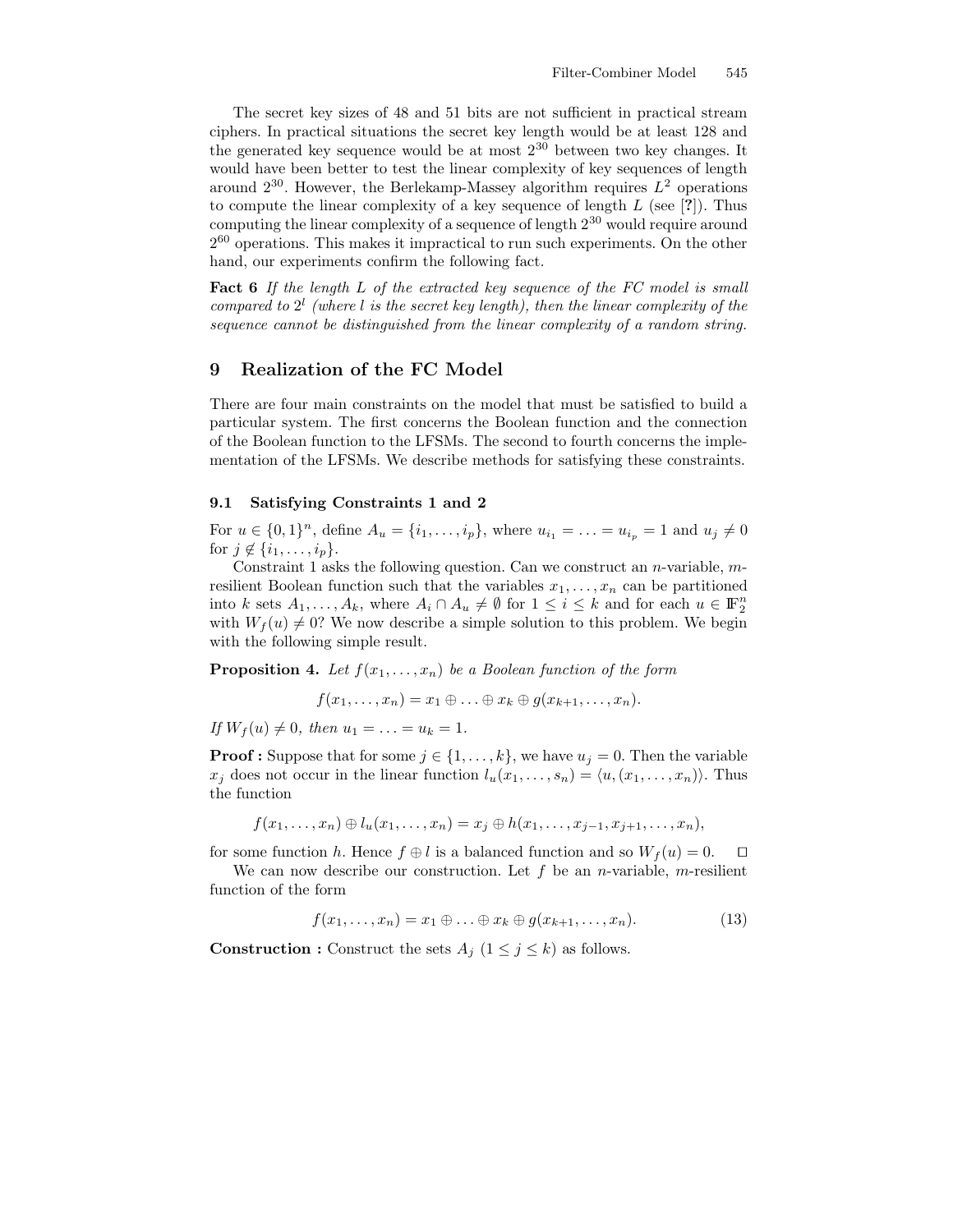- 1. Put element  $j$  in  $A_i$ .
- 2. Distribute the elements  $k + 1, \ldots, n$  to the sets  $A_j$  such that  $|A_j| = [(n/k)]$ if  $1 \leq j \leq r$  and  $|A_j| = \lfloor (n/k) \rfloor$  if  $r + 1 \leq j \leq k$ . Note that this can easily be done.

This construction ensures that for any u such that  $W_f(u) \neq 0$ , we have  $A_i \cap A_u \neq 0$  $\emptyset$  for all  $1 \leq j \leq k$ . Thus Constraint 1 is satisfied. We extract the input sequences  $x_{i_1}^{(t)}, \ldots, x_{i_j}^{(t)}$  from LFSM  $\mathcal{M}_i$ . By construction, each  $|A_j|$  is either  $\lfloor (n/k) \rfloor$  or  $(n/k)$ . Hence Constraint 2 is also satisfied.

We briefly comment on the availability of *n*-variable, *m*-resilient Boolean functions of the form described in (??). The construction of functions in the form (??) was first described by Siegenthaler [?]. Later work [?,?] have investigated this construction. Note that a necessary condition is that  $k \leq m$ . Under this condition it is always possible to get  $n$ -variable, m-resilient functions in the form  $(?)$ . In fact, for certain values of the parameters n and m, it is also possible to get functions in the form (??) which achieve the best possible trade-off among resiliency, degree and nonlinearity (see [?]).

Let us now turn the question around and consider the following problem. We first describe Constraint 1 formally as a decision problem.

#### Problem : CONS1

**Instance**: A family  $\mathcal{F} = \{A_u \subset \{1, ..., n\} : u \in \mathbb{F}_2^n, W_f(u) \neq 0\}$ , where f is an *n*-variable, *m*-resilient Boolean function and a positive integer  $k$  such that  $2 \leq k \leq m$ .

Question : Is there a k-partition  $A_1, \ldots, A_k$  of  $\{1, \ldots, n\}$  such that  $A_u \cap A_i \neq \emptyset$ , for every  $A_u \in \mathcal{F}$ ?

Even though Constraint 1 has been described as a decision problem we are really interested in an actual k-partition  $A_1, \ldots, A_k$ . If we are able to obtain such a partition, then for each  $A_i$  we can assign the variables  $x_{j_1}, \ldots, x_{j_i}$  to the FSM i. Solving CONS1 does not seem to be easy in general. We describe a modified version of CONS1 which is easily proved to be NP-complete.

Problem : Generalized Set Splitting (GSS)

**Instance** : A family  $\mathcal{F} = \{T \subset \{1, ..., n\} : |T| \geq m\}$ , and a positive integer k with  $2 \leq k \leq n$  and  $k \leq m$ .

Question : Is there a k-partition  $A_1, \ldots, A_k$  of  $\{1, \ldots, n\}$  such that  $A_i \cap T \neq \emptyset$ for  $1 \leq i \leq k$  and for each  $T \in \mathcal{F}$ ?

The GSS problem is a generalized version of the set splitting problem (see [?, page 221]) and is easily proved to be NP-complete. This does not prove the CONS1 problem to be NP-complete, since in CONS1 the family  $\mathcal F$  is obtained from the nonzero points of the Walsh transform of a Boolean function whereas in GSS the family  $\mathcal F$  is an arbitrary collection. Thus it may be possible to use algebraic properties of the Walsh transform of  $f$  to solve CONS1 easily even though GSS is NP-complete. However, the NP-completeness of GSS is very strong evidence of the intractibility of solving CONS1.

Remark : Given an n-variable, m-resilient Boolean function it might not be possible to satisfy Constraint 1, i.e., there might not be a proper partition or it might be computationally intractible to find a proper partition. However, we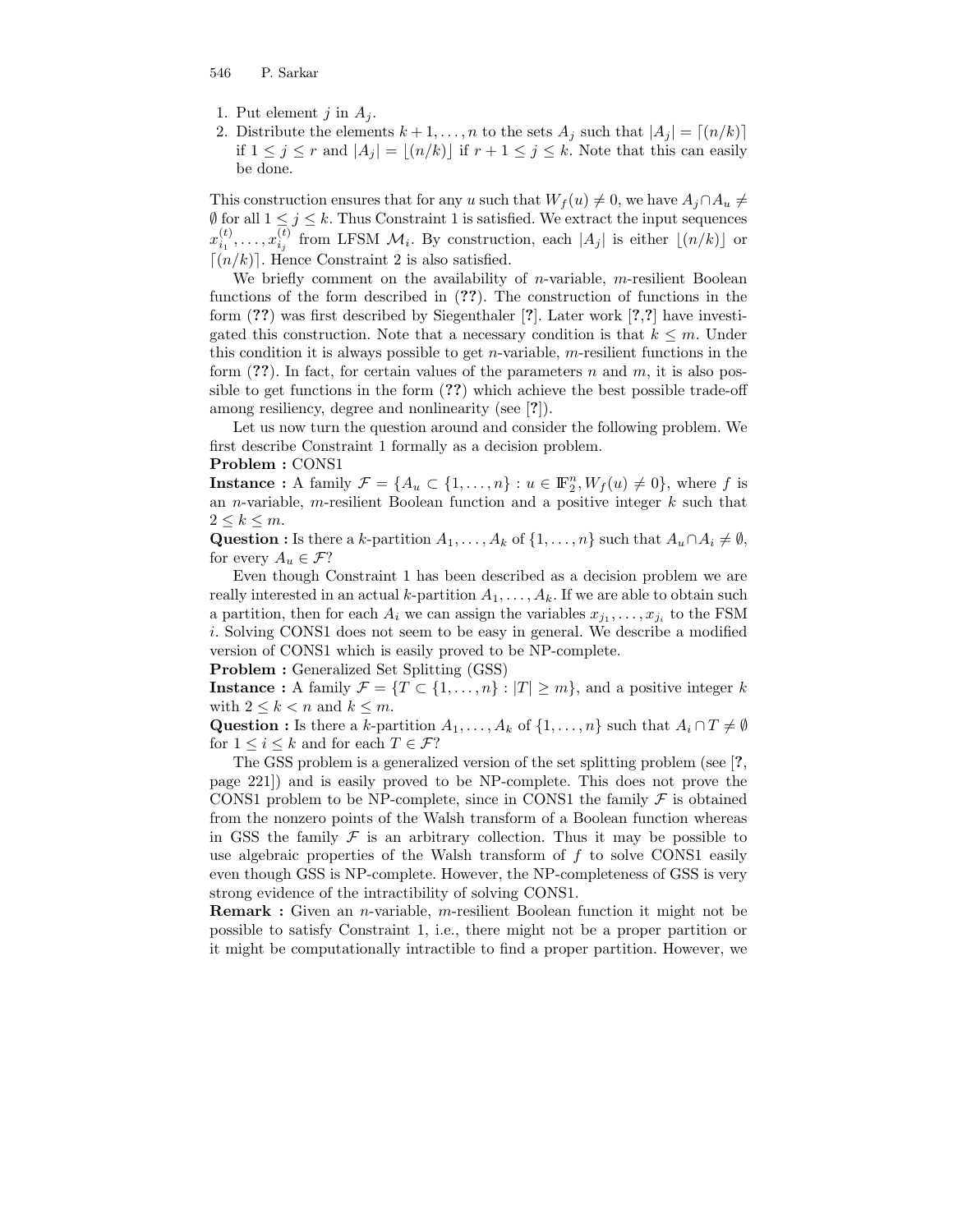have shown that for a large class of cryptographically significant functions it is always possible to satisfy Constraint 1. Also there are examples of functions not of the type (??) for which it is possible to satisfy Constraint 1. Further research will throw more light on the set of functions which satisfy Constraint 1.

#### 9.2 Satisfying Constraints 3 and 4

Constraint 4 depends on the properties of the  $\mathcal{M}_1, \ldots, \mathcal{M}_k$ . Suppose sequences  $x_{j_1}^{(t)}, \ldots, x_{j_i}^{(t)}$  are extracted from  $\mathcal{M}_i$ . We require the relative shift between two sequences  $x_{j_k}^{(t)}$  and  $x_{j_p}^{(t)}$  to be exponential in  $l_i$ .

We consider the use of CA to implement the LFSMs to satisfy Constraint 4. (Note that from Fact ?? in Section ?? it follows that LFSRs cannot be used to satisfy Constraint 4.) To do this we need to do the following two things.

- 1. Given an primitive polynomial  $p(x)$  of degree l, we need to construct a 90/150 CA which realizes  $\mathcal{M} = (\mathbb{F}_2^l, M)$  such that the characteristic polynomial of M is  $p(x)$ .
- 2. Given a 90/150 CA producing *l*-bit state vectors  $S^{(t)} = (s_1^{(t)}, \ldots, s_l^{(t)})$  $\binom{l}{l}$ , we need to compute the relative shift between any two sequences  $s_i^{(t)}$  and  $s_j^{(t)}$ .

Based on a result by Mesirov and Sweet [?], an efficient solution to the first problem has been presented in [?]. Further, in [?] an algorithm to solve the second problem has been presented.

Experimental results based on the algorithm of [?] show the following Fact.

Fact 7 For a 90/150 CA of length l with primitive characteristic polynomial, it is possible to obtain at least  $p(\log_2 l \leq p < l)$  positions such that the relative shift between any two pair of these p positions is in the range  $\left[\frac{2^l}{p} - \epsilon, \frac{2^l}{p} + \epsilon\right]$  for some  $\epsilon \ll 2^l$ .

Remark : Fact ?? should be contrasted with Fact ??. This underlines the enhanced security features of CA sequences over LFSR sequences.

It immediately follows from Fact ?? that Constraints 3 and 4 can be satisfied using CA. For the purpose of illustration we present a concrete example of a 24 cell 90/150 CA.

**Example :** Consider a 24 cell CA. Choose  $p(x) = x^{24} \oplus x^4 \oplus x^3 \oplus x \oplus 1$ to be the characteristic polynomial of the CA. The polynomial  $p(x)$  is primitive (see [?, page 161]). We wish to obtain a 90/150 CA whose characteristic polynomial is  $p(x)$ . It is enough to obtain the main diagonal entries of the state transition matrix (see Section ??). The main diagonal entries can be described by a 24-bit string. Using the algorithm of [?], we obtain this string to be 110100111001001111001011. Let the sequences obtained from the 24 cells of the CA be denoted by  $s_1^{(t)}, \ldots, s_{24}^{(t)}$ . Define integers  $b_1 = 0, b_2, \ldots, b_{24}$ , such that  $s_1^{(t)} = s_i^{(t+b_i)}$  for all  $t \geq 0$  and  $1 \leq i \leq 24$ . Using the algorithm of [?], we obtain the values  $(b_1, \ldots, b_{24})$  to be equal to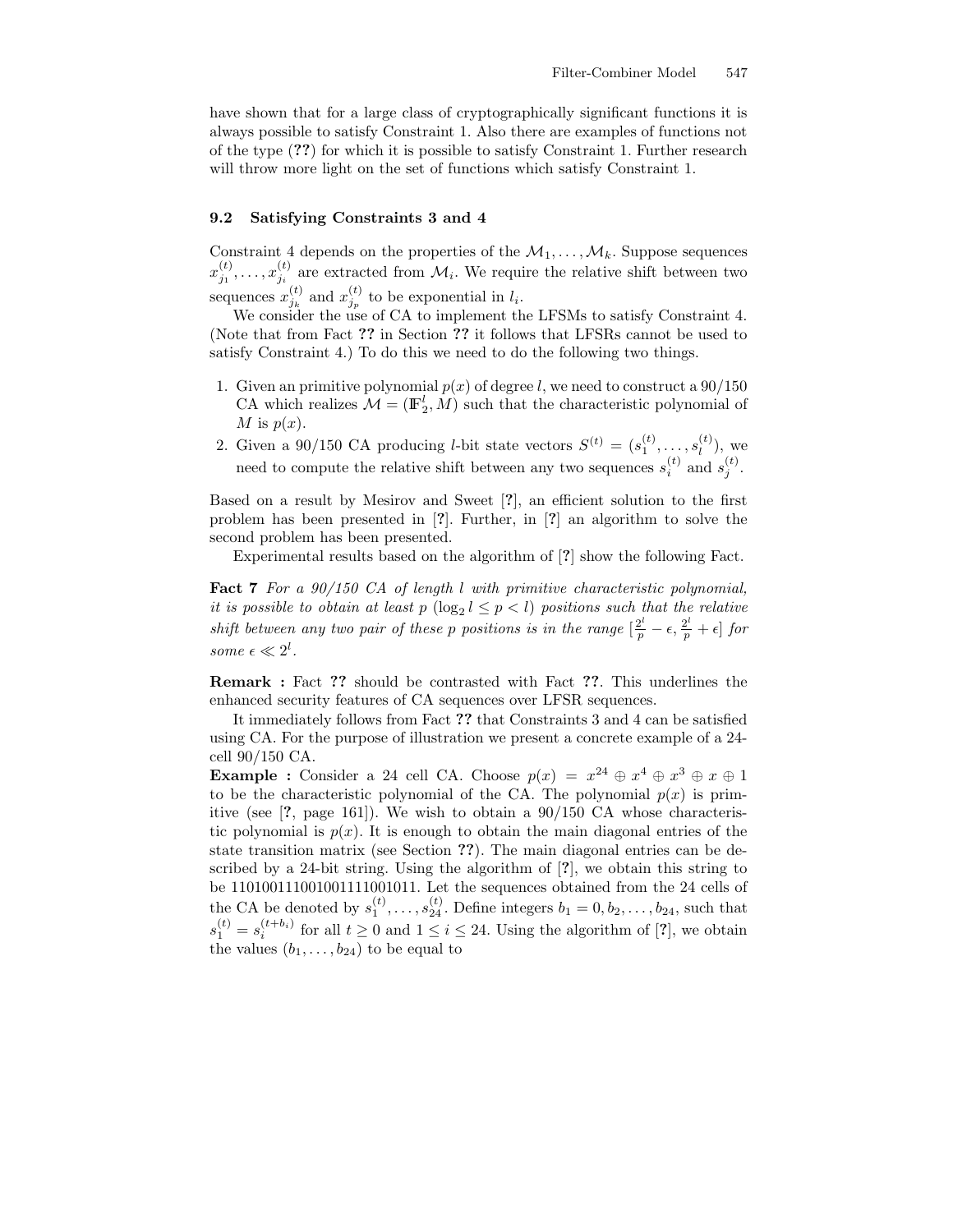(0, 11662498, 16777213, 3837988, 12949649, 13910896, 13911015, 959496, 3720499, 15512414, 9453076, 13780753, 15184694, 2216344, 15313151, 3521236, 760233, 13711752, 13711633, 12750386, 3638725, 16577950, 11463235, 16577952).

We select tap positions 1, 4, 11 and 20 and extract  $4 = \lfloor \log_2(24) \rfloor$  bit sequences from the CA. The tuple  $(b_1, b_4, b_{11}, b_{20}) = (0, 3837988, 9453076, 12750386)$  represents the shift of the 4 sequences from the first sequence. The value of  $2^{24}$  is 16777216. We have

1.  $b_4 = 2^{22} - a_4$ , where  $a_4 = 356316$ .

- 2.  $b_{11} = 2^{23} + a_{11}$ , where  $a_{11} = 1064468$ .
- 3.  $b_{20} = 2^{23} + 2^{22} + a_{20}$ , where  $a_{20} = 167474$ .

We have  $\min\{b_4 - b_1, b_{11} - b_4, b_{20} - b_{11}, 2^{24} - 1 - b_{20}\} = \min\{2^{22} - a_4, 2^{22} + a_{11} + b_4, b_{20} - b_{11}\}$  $a_4, 2^{22} + a_{20} - a_{11}, 2^{22} - a_{20} - 1$  =  $2^{22} - 886994$ . Thus the system can encrypt messages of length  $2^{22} - 886994 > 2^{21}$ . The contract of the contract of  $\Box$ 

# 10 Conclusion

In this paper we have introduced new ideas to improve upon the well studied classical models of stream ciphers. An important constituent of our model is the use of cellular automata. We point out an important security advantage of cellular automata over linear feedback shift registers. We believe that our model will form the basic skeleton for designing new practical stream cipher systems.

Acknowledgement : The author wishes to thank Rana Barua and Sounak Mishra for discussions on the set splitting problem. Also comments from the anonymous referees have helped in clearing up certain technical points.

# References

- 1. R. J. Anderson. Searching for the optimum correlation attack. In Fast Software Encryption - FSE 1994, pp 137-143.
- 2. P. Camion, C. Carlet, P. Charpin, and N. Sendrier. On correlation immune functions. In Advances in Cryptology - CRYPTO'91, pages 86-100. Springer-Verlag, 1992.
- 3. A. Canteaut and M. Trabbia. Improved fast correlation attacks using parity checks equations of weight 4 and 5. Advances in Cryptology - EUROCRYPT 2000, Lecture Notes in Computer Science, pp 573-588.
- 4. V. Chepysov, T. Johansson and B. Smeets. A simple algorithm for fast correlation attacks on stream ciphers, In Fast Software Encryption - FSE 2000, Lecture Notes in Computer Science.
- 5. C. Ding, G. Xiao, and W. Shan. The Stability Theory of Stream Ciphers. Number 561 in Lecture Notes in Computer Science. Springer-Verlag, 1991.
- 6. M.R. Garey and D.S. Johnson. Computers and Intractibility: A Guide to the Theory of NP-completeness. W.H. Freeman, San Francisco, 1979.